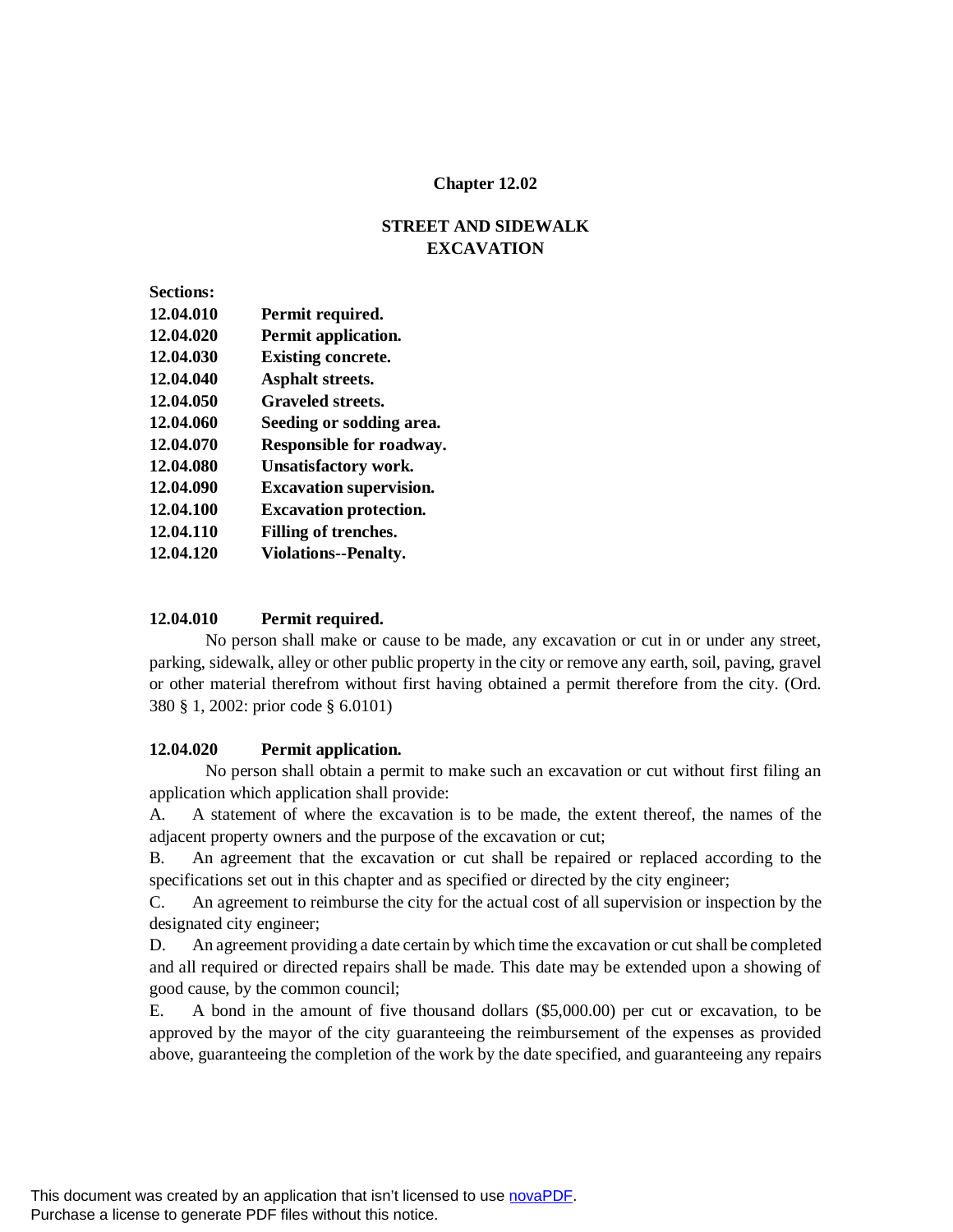or replacement of the city streets, curbs and gutters or sidewalks necessitated by unsatisfactory work for a period of three years, as provided below;

F. Proof of liability insurance which shall save harmless the city and protect the public and any person from injury or damage sustained by reason of the excavation or cutting or the handling or storing of materials therefore. The minimum protections shall be as follows:

1. Public liability insurance and vehicle liability insurance:

| Each person<br>a. | \$1,000,000.00 |
|-------------------|----------------|
| b. Each accident  | \$1,000,000.00 |

2. Property damage, general liability insurance:

| a. Each person | \$1,000,000.00 |
|----------------|----------------|
|----------------|----------------|

(Ord. 380 § 2, 2002: prior code § 6.0102)

#### **12.04.030 Existing concrete.**

All existing concrete that is to be broken out, shall be sawed where indicated by the city engineer or his or her authorized representative so as to form a smooth, straight joint at the junction of the new and old concrete. The sawed joint shall be at least one and one-half inches deep. Further, the concrete shall be tested by an independent testing company and the results provided to the city.

All Portland cement concrete that is to be replaced shall be constructed and conform with the specifications of the city engineer. All concrete replaced shall be a minimum of six inches of thickness and be high-early strength concrete. (Ord. 380 § 3, 2002: prior code § 6.0103)

#### **12.04.040 Asphalt streets.**

All asphalt streets shall be restored to a minimum of three inches and replaced according the city engineer's specifications. The sub-base shall have a minimum of nine inches of crushed gravel. The asphalt used must be a hot mix and must be approved by the city engineer's office. All asphalt streets must be sawcut or cut with a pneumatic spade or blade just prior to placing new asphalt. All concrete streets with asphalt overlays shall be cut, excavated and patched according to the city engineer's specification. (Ord. 380 § 4, 2002: prior code § 6.0104)

#### **12.04.050 Graveled streets.**

All graveled streets shall be restored with a minimum of six inches of crushed gravel furnished and compacted in place by the contractor. (Ord. 380 § 5, 2002: prior code § 6.0105)

#### **12.04.060 Seeding or sodding area.**

Contractors who perform work in the parking shall seed or sod the construction area. They shall restore the area back to original condition as determined by the city engineer. (Ord. 380 § 6, 2002: prior code § 6.0106)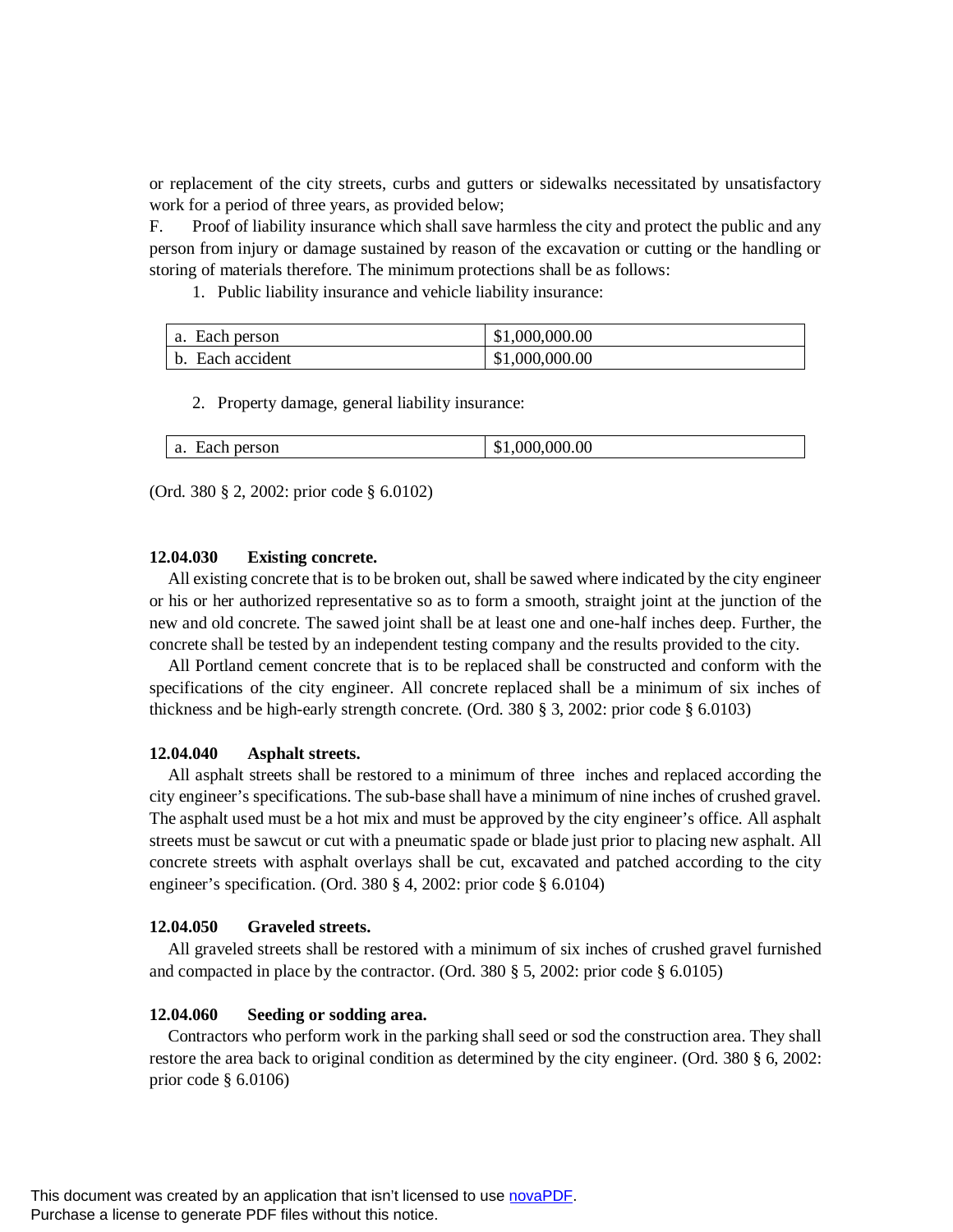## **12.04.070 Responsible for roadway.**

The contractor will be responsible for the roadway that the backhoe pads are set on. Any damage done to the existing roadway will be repaired by the contractor to the city engineer's specifications. (Ord. 380 § 7, 2002: prior code § 6.0107)

#### **12.04.080 Unsatisfactory work.**

If at any time within three years after the issuance of the permit the city engineer shall find that the work has not been satisfactorily done, or has not been properly backfilled, he or she shall notify the person, who has taken out the permit, in writing, that the work must be put in satisfactory condition in one week or the bonding company will be notified. (Ord. 380 § 8, 2002: prior code § 6.0108)

## **12.04.090 Excavation supervision.**

The city engineer or his or her authorized representative shall supervise all excavations made for any purpose in the streets, parking, sidewalks, alleys or other public property, and he or she shall require all excavations to be backfilled in a good and workmanlike manner and as herein specified. (Ord. 380 § 9, 2002: prior code § 6.0109)

## **12.04.100 Excavation protection.**

Any person receiving a permit to make excavations in or upon any street, parking, sidewalk, alley or other public property shall erect and maintain, around the same both day and night, during the continuance of the work and until the city engineer permits traffic over the excavation, suitable and adequate guards, fences, flares, and signals so as to prevent injury to persons or property because of such excavations. Such protection is to be approved by the city engineer. (Ord. 380 § 10, 2002: prior code § 6.0110)

#### **12.04.110 Filling of trenches.**

All native material or sand used for backfill shall be free from frozen materials, rocks, foreign material that may decompose, and other materials that may affect the stability of the backfill. All trenches and structure excavations shall be backfilled as soon as the jointing compound, mortar, concrete, etc., has attained a suitable degree of hardness, and this work shall be prosecuted expeditiously until completed.

In the case of excavations for any kind of pipe or conduit, the space between the pipe and conduit and the bottom and sides of the trench shall be packed and compacted as fast as placed, up to the level of the top of the pipe or conduit. The material shall be deposited carefully in the trench to avoid injuring the pipe or conduit and shall be placed in layers not more than six inches thickness, and each layer shall be solidly and carefully tamped with appropriate tools. The filling shall be carried up evenly on both sides. The above method shall be used to cover the pipe or conduit to at least one foot above its top.

All tamping above an elevation of one foot above the crown of the pipe or conduit shall be done with pneumatically operated tampers in layers not more than six inches in thickness, or mechanical